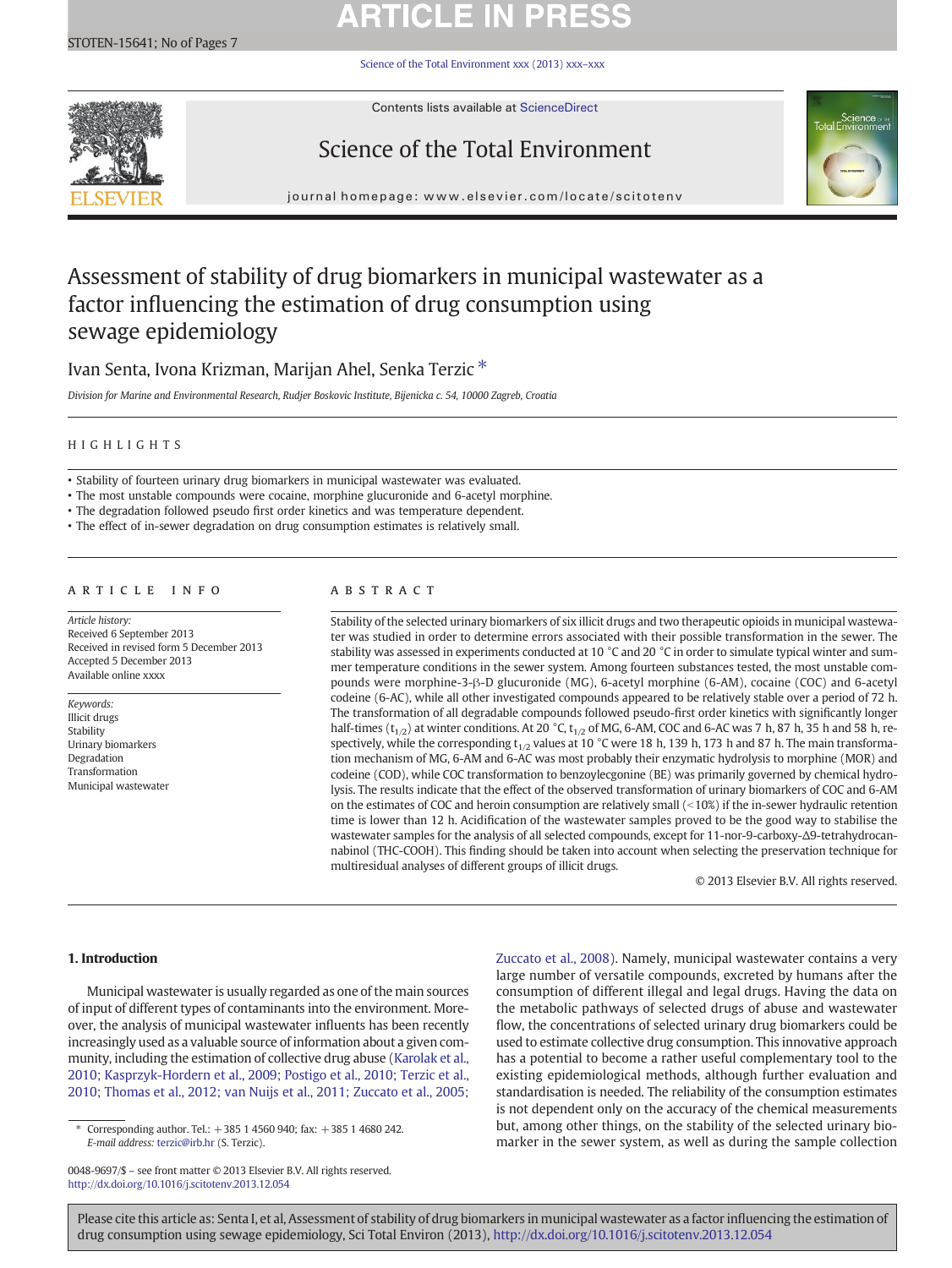<span id="page-1-0"></span>

and storage [\(Castiglioni et al., 2013; Khan and Nicell, 2011\)](#page-5-0). Stability of the selected urinary drug biomarkers in the wastewater has already been assessed by several research groups ([Baker and Kasprzyk-](#page-5-0)[Hordern, 2011; Castiglioni et al., 2006, 2011; Chen et al. 2013; Chiaia](#page-5-0) [et al., 2008; Gonzalez-Marino et al., 2010; Plosz et al., 2013; Thai et al.,](#page-5-0) [2014; van Nuijs et al., 2012\)](#page-5-0). The setup of these experiments was rather different in terms of temperature and pH conditions used, number and type of compounds studied, as well as the duration of the experiment. Most of the published stability experiments covered time scales from 12 to 72 h. In most of the cases, the samples were analysed only at the beginning and at the end of the experiment, while only few studies included sampling at multiple shorter time intervals ([Plosz et al., 2013;](#page-5-0) [Thai et al., 2014; van Nuijs et al., 2012\)](#page-5-0). Furthermore, the experiments were focused mainly on the stability of wastewater samples during the collection and storage ([Castiglioni et al., 2006, 2011; Gonzalez-](#page-5-0)[Marino et al., 2010](#page-5-0)), while only limited number of them was performed applying the temperature and pH conditions typical for sewer systems [\(Baker and Kasprzyk-Hordern, 2011; Plosz et al., 2013; Thai et al.,](#page-5-0) [2014; van Nuijs et al., 2012](#page-5-0)). The compilation of the literature data obtained in different stability studies ([van Nuijs et al., 2012, Castiglioni](#page-6-0) [et al., 2013\)](#page-6-0) show that the results are not always consistent and additional data are needed in order to better understand the fate of drug target residues in the sewer system. For instance, [Baker and](#page-5-0) [Kasprzyk-Hordern \(2011\)](#page-5-0) reported the significant increase of amphetamine concentration ( $\approx$  50%) after 12-hour experimental period (19 °C, pH 7.4), while no significant change in the concentration of this compound was observed in the experiments performed by [Castiglioni et al. \(2006\)](#page-5-0) and [van Nuijs et al. \(2012\)](#page-6-0) at fairly similar experimental conditions (20 °C, pH 7.4–7.5). Furthermore, [Gonzalez-](#page-5-0)[Marino et al. \(2010\)](#page-5-0) reported a complete loss of methadone after 72 h at 4 °C, while other studies reported its high stability in the wastewater [\(Castiglioni et al., 2006; Baker and Kasprzyk-Hordern, 2011; van Nuijs](#page-5-0) [et al., 2012\)](#page-5-0). Besides that, all experiments mimicking the sewer conditions were performed at the typical summer temperature conditions (19 °C or 20 °C).

The aim of this paper was to study the stability of fourteen selected urinary biomarker compounds, excreted after the consumption of six highly-consumed illicit drugs and two therapeutic opioids at typical winter and summer in-sewer temperatures with a special emphasis on the impact of in-sewer degradation/formation on the estimation of drug consumption based on the wastewater analysis. Additionally, the stability of the selected drugs during the collection of the 24-hour composite wastewater samples was also assessed as a possible source of error in the estimation of drug abuse.

### 2. Experimental

### 2.1. Selection of analytes

The stability experiments encompassed 14 substances that are excreted after consumption of 6 illegal drugs and 2 therapeutic opioids. The target analytes included morphine (MOR), codeine (COD), 6-acetyl morphine (6-AM) and morphine-3-β-D glucuronide (MG) as principal heroin-derived substances, while 6-acetyl codeine (6-AC) was selected as a structural analogue of 6-AM. Cocaine (COC) and its main metabolite benzoylecgonine (BE) were selected as the main urinary biomarkers of COC. The amphetamine-type drugs included amphetamine (AMP), 3,4 methylenedioxymethamphetamine (MDMA, ecstasy) and methamphetamine (MAMP), while 11-nor-9-carboxy-Δ<sup>9</sup>-tetrahydrocannabinol (THC-COOH) and 11-hydroxy-Δ<sup>9</sup>-tetrahydrocannabinol (THC-OH) were selected as biomarkers of cannabis consumption. Methadone (MTHD) and its metabolite 2-ethylidene-1,5-dimethyl-3,3-diphenylpyrrolidine (EDDP) were monitored as representatives of therapeutic drugs used in the treatment of heroin addicts. The list of all investigated compounds is presented in the Electronic supplementary material (Table S1).

### 2.2. Chemicals and materials

Standard solutions of all target analytes and their deuterated analogues (Table S1) were purchased from Lipomed AG (Switzerland) at concentration of 1 mg/mL and 0.1 mg/mL, respectively. Mixed standard solutions of the analytes and their deuterated analogues were prepared in methanol (MeOH) at the concentration level of 10 μg/mL and 2 μg/mL, respectively, and kept in the dark at −20 °C. MeOH (J.T.Baker, Deventer, Netherlands) and acetic acid (Fluka, Switzerland) were LC-MS grade. Aqueous ammonia (NH<sub>3</sub>) solution (25%), phosphoric acid  $(H_3PO_4)$  and acetic acid (CH<sub>3</sub>COOH) were also supplied by Fluka (Fluka, Switzerland). Water was purified using Elix-Milli-Q system (Millipore, Bedford, USA).

Oasis MCX (150 mg/6 mL) cartridges were purchased from Waters (Milford, MA, USA), while Strata  $NH<sub>2</sub>$  cartridges (200 mg/3 mL) were delivered by Phenomenex (Torrance, California, USA). HPLC columns, used in this study, were manufactured by Phenomenex. Chromatographic separation of the basic drugs was achieved on Synergi 4 μm POLAR-RP 80 Å 150  $\times$  3 mm column, while Kinetex 2.6 µm PFP 100 Å  $100 \times 2.1$  mm was used for the analyses of cannabinoids.

### 2.3. Experimental setup

Stability of the selected drugs in the sewer system was assessed using a series of laboratory die-away experiments. The experiments were performed at 10 °C and 20 °C, respectively, in order to simulate typical winter and summer in-sewer temperatures in temperate climate regions. Wastewater samples (2 L), collected from the main sewer system of the city of Zagreb at the entrance to WWTP, were spiked with a mixture of all selected drugs at the environmentally relevant concentrations of 200 ng/L of each individual compound, with the exception of cannabinoid compounds, which were spiked at 1 μg/L. Municipal wastewater of the city of Zagreb contains residues of all investigated drugs [\(Terzic et al., 2010](#page-6-0)) but some of them are present at very low levels, so that for the purpose of this experiment, additional spiking of original wastewater sample was necessary. The experiment was carried out at the original pH of the wastewater (7.5). In addition, control experiments were performed at pH 2. The samples for the control experiments were prepared by spiking 2 L of wastewater acidified with  $H_3PO_4$  (4 mL) with the same amounts of drugs. After spiking, both sets of wastewater samples were well homogenised by shaking and divided into 7 identical aliquots of 250 mL. The aliquots were placed in the glass bottles (300 mL), and capped with cotton plugs. The dieaway experiments were performed in the dark using a thermostated cabinet. The aliquots of the initial samples were processed immediately after spiking, while extraction of other aliquots was performed in the time-intervals of 2, 4, 6, 24, 48 and 72 h. Surrogate standards were spiked to the filtered samples just prior to the extraction.

A separate experiment was designed to assess the stability of MOR and COD and to explain the mechanisms responsible for the degradation of COC. In this experiment, municipal wastewater of the city of Zagreb (pH 7.5) was spiked with an enhanced concentration of MOR, COD and COC (4 μg/L of each) in order to minimise the potential interfering effects of drug residues already present in the original wastewater (MG: 4.7 ng/L; 6-AM: 3.1 ng/L; 6-AC: 1 ng/L; BE: 125 ng/L), on the results as well as to facilitate the detection and identification of possibly formed transformation products. In this experiment, two different types of control samples were prepared: the sample acidified to pH 2 with 4 mL of  $H_3PO_4$  and the sample poisoned with 4 mL of 10 mg/mL solution of mercury chloride (HgCl<sub>2</sub>), so the total concentration of HgCl<sub>2</sub> was 20 mg/L. All prepared samples were well homogenised by shaking, divided into aliquotes of 250 mL and processed in the identical way as described above for the first two experiments.

To evaluate the stability of the investigated compounds during the collection of 24-hour composite wastewater samples, 500 mL of raw wastewater (RW) and secondary effluent (SE) from WWTP of the city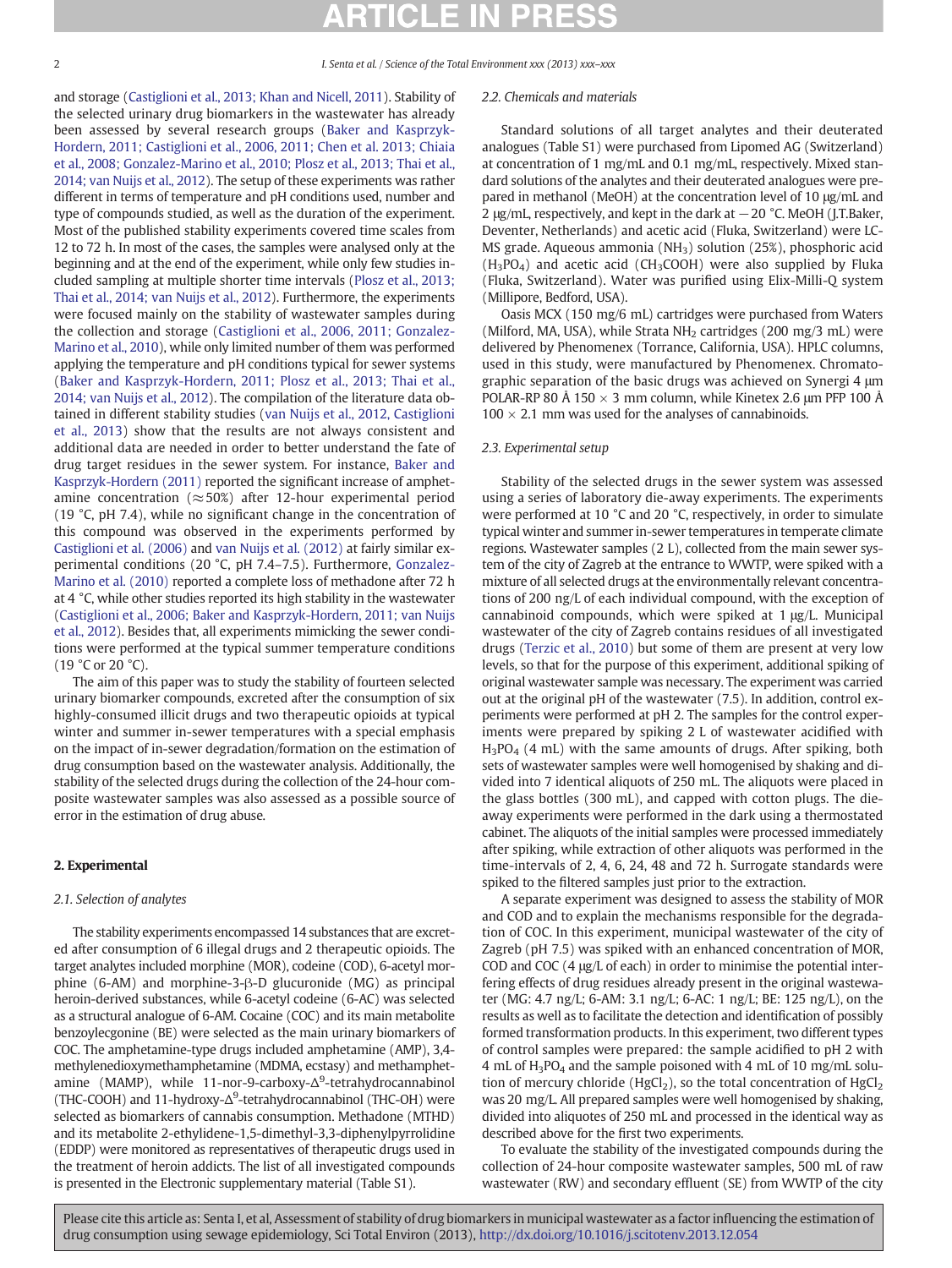of Zagreb were spiked with 500 ng of each analyte. The spiked samples were homogenised and divided in 2 subsamples of 250 mL. One of each parallel sample was then acidified to pH 2 by the addition of  $H_3PO_4$ . Acidified and nonacidified samples were further divided in 40 mL aliquots, which were placed in HD polypropylene bottles and placed at the thermostated dark place at 4 °C. In this experiment, the samples were analysed at the beginning and at the end of 24-hour experimental period. All analyses in this experiment were conducted in duplicate.

### 2.4. Sample preparation and analyses

After selected time-intervals the samples were immediately filtered and prepared for the analyses. The sample preparation and instrumental analysis were performed identically as described for the dissolved phase analyses by [Senta et al. \(2013\)](#page-6-0). Briefly, samples were enriched using solid-phase extraction on Oasis MCX cartridges and analysed using liquid chromatography-tandem mass spectrometry (LC-MS-MS).

The method validation parameters are summarised in Table S2 (Electronic supplementary material). The method accuracy was in the range from 83% and 116% and extraction recovery between 60% and 94%. Intraday and interday precision was lower than 10% in almost all cases and method quantification limits were between 0.1 and 5 ng/L.

### 3. Results and discussion

The stability of fourteen target compounds in municipal wastewater at typical summer (20 ºC) and winter (10 ºC) temperatures is presented in [Fig. 1.](#page-3-0) Since no significant differences were obtained between the control experiments (pH 2) performed at different temperatures, for sake of clarity, the results from the control experiments at 10 °C were omitted from [Fig. 1](#page-3-0). The measurements were fitted by die-away curves assuming pseudo-first order kinetics as follows:

$$
c = c_0 * e^{-kt} \tag{I}
$$

where c and  $c_0$  represent concentrations at times t and  $t_0$ , respectively, and k is the degradation rate constant.

Consequently, the die-away half-life  $(t_{1/2})$  was calculated using the following equation:

$$
t_{1/2} = \frac{\ln 2}{k}.\tag{II}
$$

Similar model of degradation kinetics was applied by [Plosz et al.](#page-5-0) [\(2013\)](#page-5-0) in their study of cocaine stability. The stability of the individual compounds in our study highly varied depending on the compound type and the applied temperature conditions [\(Fig. 1\)](#page-3-0). Most of the investigated compounds were quite stable in the control experiments, although some of them, including THC-COOH, exhibited certain decrease during the 72-hour period. The observed decrease of these drug biomarkers might be associated with their enhanced adsorption at pH 2, since biological degradation should not occur at the applied pH conditions. Die-away curves of amphetamine-type drugs (AMP, MAMP, MDMA), cannabinoid compounds (THC-COOH, THC-OH) as well as of MTHD and EDDP were relatively similar to the stability curves obtained in the control experiments (pH 2). In fact, the estimated degradation half-lives of these drug biomarkers were rather long ( $\gg$  200 h) at both temperatures examined, which indicated that these compounds could be considered virtually stable in a typical sewer system. This is in a good agreement with the results reported by [Van Nuijs et al.](#page-6-0) [\(2012\)](#page-6-0). In contrast to amphetamines, cannabinoids and therapeutic opioids, significant changes were observed for MG, 6-AM, 6-AC, COC, BE, MOR and COD. The die away curves for MG, 6-AM, 6-AC and COC followed the first order kinetics with pronounced temperature dependence [\(Table 1](#page-4-0)). The  $t_{1/2}$  of MG, 6-AM, 6-AC and COC at 20 °C was 7 h, 87 h, 58 h and 35 h, respectively, while the corresponding  $t_{1/2}$  values at 10 °C were 18 h, 139 h, 87 h and 173 h, respectively. These results indicated a pronounced seasonal variability of the MG, 6-AM, 6-AC and COC stability in the sewer. However, the significance of the seasonal differences in drug stability on the reliability of drug consumption estimates strongly depends on in-sewer hydraulic retention time. In the sewer systems, like the one in the city of Zagreb (Croatia), having relatively short average residence time (4 h), the seasonal impact on in-sewer losses becomes significant only for MG (33% and 16%, in summer and winter, respectively). Nevertheless, for the systems having retention time longer than 12 h, the seasonal differences would become more prominent for all four compounds.

As opposed to MG, 6-AM, 6-AC and COC, the stability curves of BE, MOR and COD showed an increasing trend indicating significant transformations of COC to BE, 6-AM and MG to MOR as well as of 6-AC to COD. Obviously, these transformation processes were faster than possible concomitant degradation of BE, MOR and COD themselves. Analogous behaviour of 6-AM and 6-AC further indicated that the hydrolysis of acetyl group on the position 6 was probably the common transformation mechanism of these compounds in the wastewater. On the other hand, MG was most probably transformed to MOR by glucuronidase enzymes of the bacteria present in the wastewater (e.g. [Ternes, 1998](#page-6-0)). This transformation was efficiently prevented in the control experiment by lowering pH to 2. An additional experiment, conducted without the presence of 6-AC, 6-AM and MG confirmed rather high stability of COD and MOR during the investigated time period (Fig. S1).

### 3.1. Stability of cocaine biomarkers and their impact on cocaine consumption estimates

Stability of COC and its potential transformation to BE is an important issue in sewage epidemiology since BE, as the main human metabolite of COC, has been most frequently used for the estimation of COC consumption (e.g. [Postigo et al., 2010; Terzic et al., 2010; Thomas](#page-5-0) [et al., 2012; van Nuijs et al., 2011; Zuccato et al., 2005, 2008\)](#page-5-0). Several reports from the literature suggested that COC could be partially transformed to BE during the passage through the sewer system (for example [Gheorghe et al., 2008; Thai et al., 2014; van Nuijs et al.,](#page-5-0) [2012\)](#page-5-0). The results from our study are in a full agreement with these findings ([Fig. 1](#page-3-0)). In order to clarify the mechanisms leading to the degradation of COC, an additional experiment, in which two different controls were included, was performed (see [Section 2.3](#page-1-0). for the details). To calculate the amount of newly-formed BE, the initial BE concentration (125 ng/L) was subtracted from the BE concentrations measured for each sampling point. The results of this experiment are presented in [Table 2](#page-4-0) and Fig. S1A. Furthermore, the degradation curves of COC in the non-preserved sample (pH 7.5) and the control sample preserved with mercury chloride to prevent biological activity ( $pH$  7.5; HgCl<sub>2</sub>) were quite similar (see Fig. S1A) and showed gradual decrease of COC. This suggested that the main mechanism governing the degradation of COC in our experiments was not biodegradation, although the possibility of some residual enzyme activity cannot be completely excluded. On the contrary, the concentration of COC in the sample acidified to pH 2 was virtually stable during the whole experiment, which indicated that COC degradation was caused almost exclusively by chemical hydrolysis to BE. In contrast, recent study by [Plosz et al. \(2013\)](#page-5-0) reported on a significant biodegradability of COC and BE at 21 °C, both under aerobic and anaerobic conditions. This discrepancy possibly suggests that biodegradability of COC depends on specific conditions in wastewater, including the composition and pre-adaptation of the present microbial consortium, the total heterotrophic biomass, as well as the existence of an active biofilm [\(Thai et al., 2014](#page-6-0)). The die-away curves of BE represent a combined result of its formation and possible further degradation. The accumulation of BE ([Table 2](#page-4-0), [Fig. 1](#page-3-0)), indicated its relatively high stability in the wastewater for at least 72 h. Two experiments showed virtually quantitative transformation of COC into BE, while the mass balance analysis of one of the experiments, conducted at 20 °C ([Table 2](#page-4-0))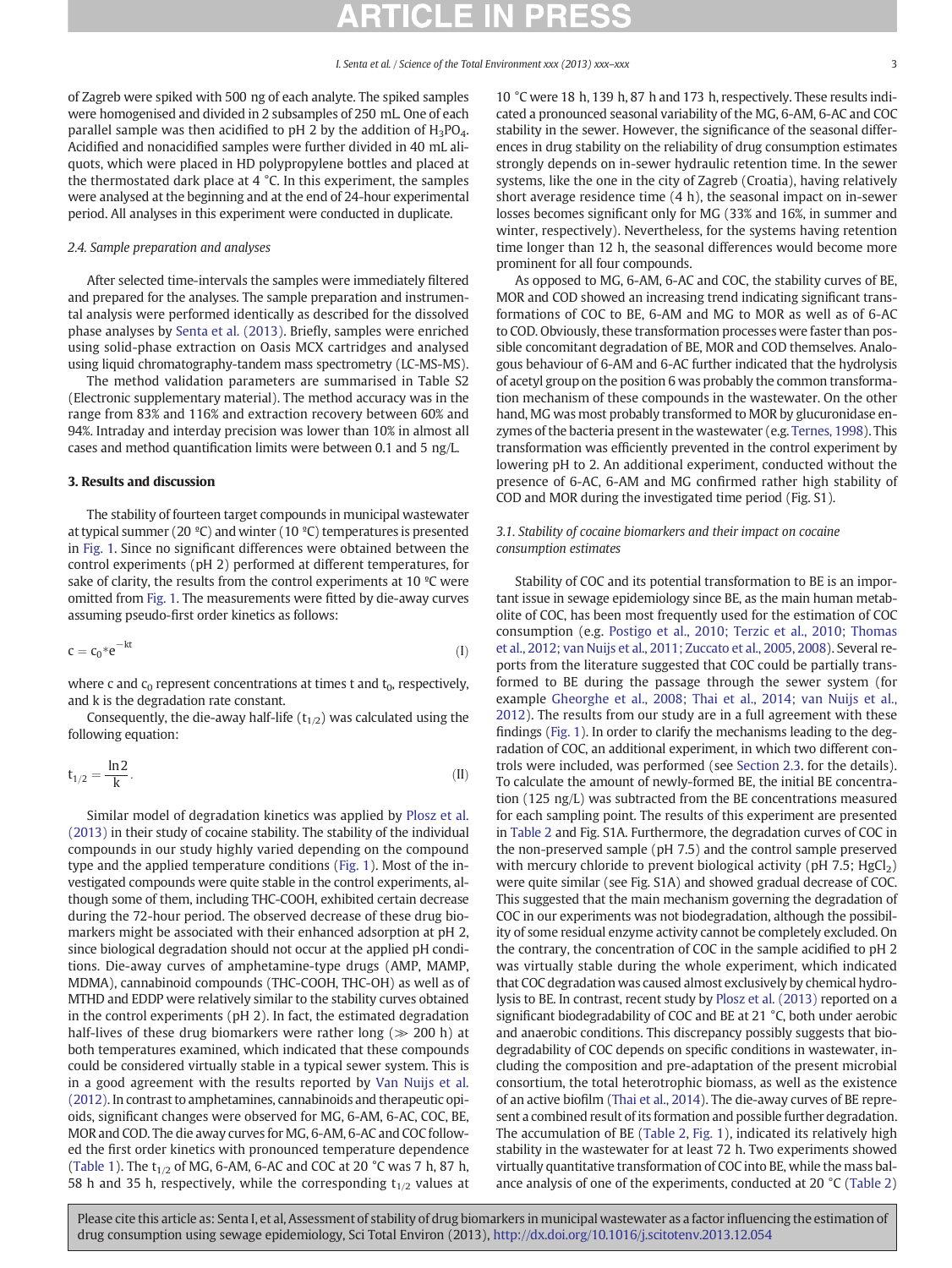<span id="page-3-0"></span>

Fig. 1. Stability of illicit drugs and their metabolites in the wastewater at winter (10 °C) and summer (20 °C) sewer temperature conditions. COC-cocaine; BE-benzoylecgonine; MOR-morphine; 6-AM—6-acetylmorphine; MG—morphine-3-β-D glucuronide; 6-AC—6-acetyl codeine; MDMA-3,4-methylenedioxymethamphetamine; AMP—amphetamine; MAMP—methamphetamine; MTHD–methadone; EDDP–2-ethylidene-1,5-dimethyl-3,3-diphenylpyrrolidine; THC-COOH–11-nor-9-carboxy-Δ<sup>9</sup>-tetrahydrocannabinol; THC-OH–11-hydroxy-Δ<sup>9</sup>-tetrahydrocannabinol.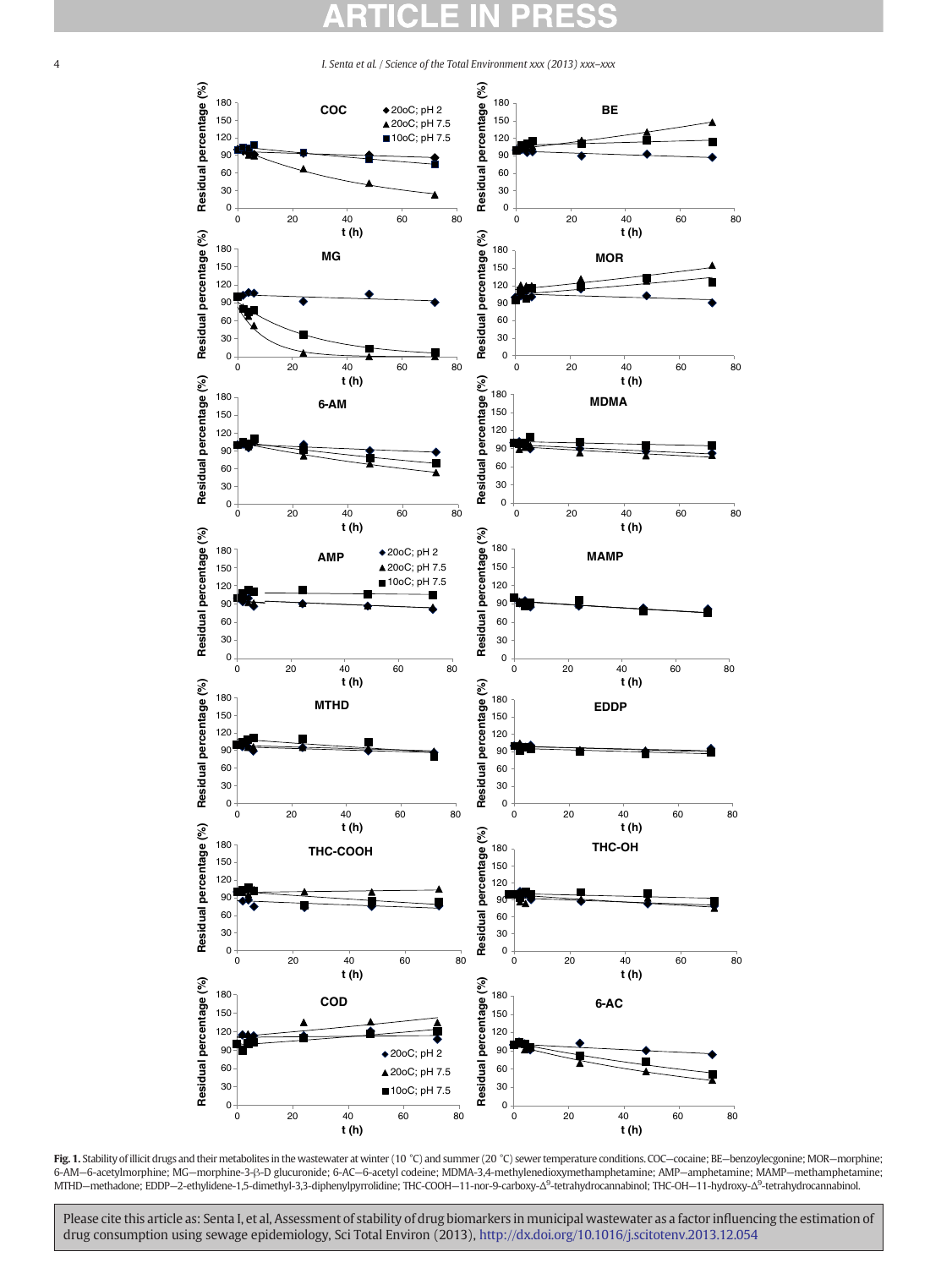### <span id="page-4-0"></span>Table 1

Kinetic parameters determined for degradable compounds at two different temperature conditions.

|     | 10 °C; pH 7.5          |        |            | 20 °C; pH 7.5 |                                    |              |            |           |
|-----|------------------------|--------|------------|---------------|------------------------------------|--------------|------------|-----------|
|     | Equation               |        | $(h^{-1})$ | $t_{1/2}$     | Equation                           |              | $(h^{-1})$ | $t_{1/2}$ |
| COC | $y = e^{-0.004x}$      |        |            |               | 0.85010 0.004 173 $y = e^{-0.02x}$ | 0.9897       | 0.020      | 35        |
|     | 6-AM $y = e^{-0.005x}$ |        |            |               | 0.8695 0.005 139 $y = e^{-0.008x}$ | 0.9540 0.008 |            | - 87      |
| MG  | $v = e^{-0.039x}$      | 0.9899 | 0.039      |               | 18 $y = e^{-0.1x}$                 | 0.9335 0.100 |            |           |
|     | 6-AC $v = e^{-0.008x}$ | 0.9587 |            |               | 0.008 87 $v = e^{-0.012x}$         | 0.9880       | 0.012      | - 58      |
|     |                        |        |            |               |                                    |              |            |           |

COC—cocaine; 6-AM—6-acetyl morphine; MG—morphine-3-β-D glucuronide; 6-AC—6 acetyl codeine.

showed that the increase of BE after 72 h was 19% lower than the amount of transformed COC. This indicated either simultaneous formation of other COC transformation products or further transformation of BE, since the adsorption of BE onto the suspended particles was estimated to be insignificant ( $\leq$ 3%; [Senta et al., 2013\)](#page-6-0).

[Plosz et al. \(2013\)](#page-5-0) concluded that the biotransformation of COC must be taken into account when estimating the COC consumption based on BE determination, especially during the festival periods, characterised by enhanced relative concentrations of COC. On the other hand, [van](#page-6-0) [Nuijs et al. \(2012\)](#page-6-0) suggested that the influence of formation of BE in sewage epidemiology back-calculations was supposed to be low, even for in-sewer residence times longer than 12 h. Relative concentration changes (RCC) of BE estimated from our experiment for two different BE/COC ratios, typical of normal weekday and festival situations, are given in [Table 3.](#page-5-0) All calculations in [Table 3](#page-5-0) are based on the experiment conducted at 20 °C, for which the relative concentration changes were more pronounced. The information on the calculation of RCC values is included in the footnote of [Table 3](#page-5-0). As can be seen, RCC values calculated for a weekday situation (BE/COC ratio of 3) are below 10%, which is in agreement with the results by [van Nuijs et al. \(2012\)](#page-6-0). Moreover, even for the lower BE/COC ratio of 1.5, which was reported for a festival period ([Plosz et al., 2013](#page-5-0)), the relative concentration change within 12 h was estimated at 13.3%.

### 3.2. Stability of heroin biomarkers and their impact on heroin consumption estimates

As can be seen in [Fig. 1](#page-3-0), clear decreasing temporal trends of MG and 6-AM were followed by a concomitant increase in MOR concentration. This suggested that the transformation of MG and 6-AM to MOR was faster than MOR degradation [\(Fig. 1\)](#page-3-0). In fact, additional experiment, which was performed with wastewater sample spiked solely with MOR, showed that MOR itself was relatively stable in the wastewater over the entire investigated time-period of 72 h (Fig. S1). However, a detailed mass balance analysis of the experiments (Table 2) showed that the loss of MG and 6-AM was slightly greater than the amount of newly formed MOR. After 72 h the difference was equivalent to about 14–16% of the theoretically expected concentration of MOR, which might be due to its further biotransformation. However, screening of the extracts by UPLC/Q-TOF MS did not confirm any detectable concentrations of known MOR or COD transformation products ([Wick et al.](#page-6-0) [2011](#page-6-0)).

MG is one of the major (but not exclusive) heroin metabolites [\(Baselt, 2008\)](#page-5-0). Since approximately 38.3% of heroin dose is excreted in urine as conjugated MOR and only 4.2% as MOR [\(Baselt, 2008](#page-5-0)), its efficient deconjugation in the sewer is essential for the assessment of heroin, based on MOR measurement as proposed by [Zuccato et al. \(2008\)](#page-6-0). It is generally assumed that such conjugate compounds are readily retransformed to the parent compounds in the municipal wastewater due to the presence of β-glucuronidase enzymes of the faecal bacteria (e.g. [Ternes, 1998\)](#page-6-0). However, kinetic models derived from our experiments showed that, assuming the hydraulic sewer residence time of 2 and 12 h, approximately 92 to 63% of non-transformed MG would

### Table 2

Mass balance of cocaine (COC), benzoylecgonine (BE), morphine-3-β-D glucuronide (MG), 6-acetyl morphine (6-AM) and morphine (MOR) at the end of the performed 72 hour die-away experiments.

|                                                        | $\Delta c_{\text{CDC}}$ | $\Delta c_{\rm RF}$ | $\Delta c_{MC} + \Delta c_{G-AM}$ | $\Delta c_{MOR}$ |
|--------------------------------------------------------|-------------------------|---------------------|-----------------------------------|------------------|
|                                                        | (nmol/L)                | (nmol/L)            | (mmol/L)                          | (nmol/L)         |
| 10 °C, pH 7.5; 0.2 $\mu$ g/L <sup>a</sup>              | $-0.18$                 | $+0.18$             | $-0.51$                           | $+0.28$          |
| 20 °C, pH 7.5; 0.2 µg/L <sup>a</sup>                   | $-0.62$                 | $+0.50$             | $-0.70$                           | $+0.48$          |
| 20 °C, pH 7.5; 4 $\mu$ g/L <sup>a</sup>                | $-774$                  | $+7.80$             | <b>NA</b>                         | <b>NA</b>        |
| 20 °C, pH 7.5; HgCl <sub>2</sub> , 4 μg/L <sup>a</sup> | $-7.05$                 | $+6.85$             | <b>NA</b>                         | <b>NA</b>        |
| 20 °C, pH 2; 4 $\mu$ g/L <sup>a</sup>                  | $+0.09$                 | 0.03                | <b>NA</b>                         | <b>NA</b>        |

NA—not applicable; Δc represents the difference between the final and initial concentrations (e.g.  $\Delta c_{MOR} = c(MOR_{t72h}) - c(MOR_{t0})$ ).<br><sup>a</sup> Spiking level (note that a real initial concentration of individual compounds was a

sum of the spiked concentration and the concentration of each biomarker already present in the wastewater sample).

remain in the sewer at winter temperature conditions. In summer, these percentages decrease to 82 and 30%, but remain significant. Our measurements show that residual concentration of MG in the municipal wastewater can be significant, with the MOR/MG ratio varying between 1.7 and 40 (unpublished data). These values are higher than the estimates from our model experiments, which suggests that further deconjugation of MG probably occurs during the composite sample collection, storage and preparation. However rather wide range of MOR/ MG ratios determined in different wastewater samples indicates that the extent of MG deconjugation may vary significantly. Consequently, MG should be measured and summed up with the corresponding MOR concentration in order to avoid underestimation of heroin consumption if the assessment of heroin consumption is performed as proposed by [Zuccato et al. \(2008\)](#page-6-0). Discussion of other errors associated with the use of MOR to calculate heroin consumption [\(Khan and](#page-5-0) [Nicell, 2011](#page-5-0)) is beyond the scope of this paper.

Unlike MG and MOR, 6-AM is a minor, but exclusive metabolite of heroin. As can be seen in [Table 3](#page-5-0), the contribution of 6-AM transformation to the total MOR concentration is very low and can be neglected. When 6-AM is used to directly estimate heroin consumption [\(van](#page-6-0) [Nuijs et al., 2011\)](#page-6-0), the reliability of the estimation strongly depends on its stability in the wastewater. According to our results, the in-sewer losses of 6-AM in summer temperature conditions and hydraulic residence time of 12 h would be 9% ([Table 3](#page-5-0)).

### 3.3. Stability of the drug biomarkers during the collection of 24-hour composite samples

Besides the stability in the sewer, sampling over a prolonged period is also a potential source of error. In this study, we examined the stability of drug biomarkers during the collection of the 24-hour composite samples. The experiment was performed at 4 °C, since this is a typical temperature applied during the sample collection in automatic samplers. The results obtained for both raw wastewater (RW) and secondary effluent (SE) are presented in [Fig. 2](#page-5-0). Most of the investigated compounds exhibited rather high stability at the applied experimental conditions in both matrices. For most of the compounds the concentration changes after 24 h were within the error margins of the analytical method and cannot be considered significant. The compound losses for the samples kept at original pH [\(Fig. 2\)](#page-5-0) were similar to the losses in the control samples kept at pH 2 ([Fig. 2](#page-5-0)). A significant difference between the two sample types was obtained for THC-COOH, which residual percentage was much lower in the control samples (46% at pH 2) than in the non-acidified samples (90% at pH 7.4). This result indicates most probably the enhanced adsorption of THC-COOH at pH 2 as compared to the environmental pH. Namely, according to [Khan and Nicell](#page-5-0) [\(2012\)](#page-5-0) only 1.3% of THC-COOH is expected to be adsorbed on sewerborne solids at environmental pH conditions (pH  $\approx$  7.5), while its adsorption at pH 2 was estimated to be much higher (56.3%).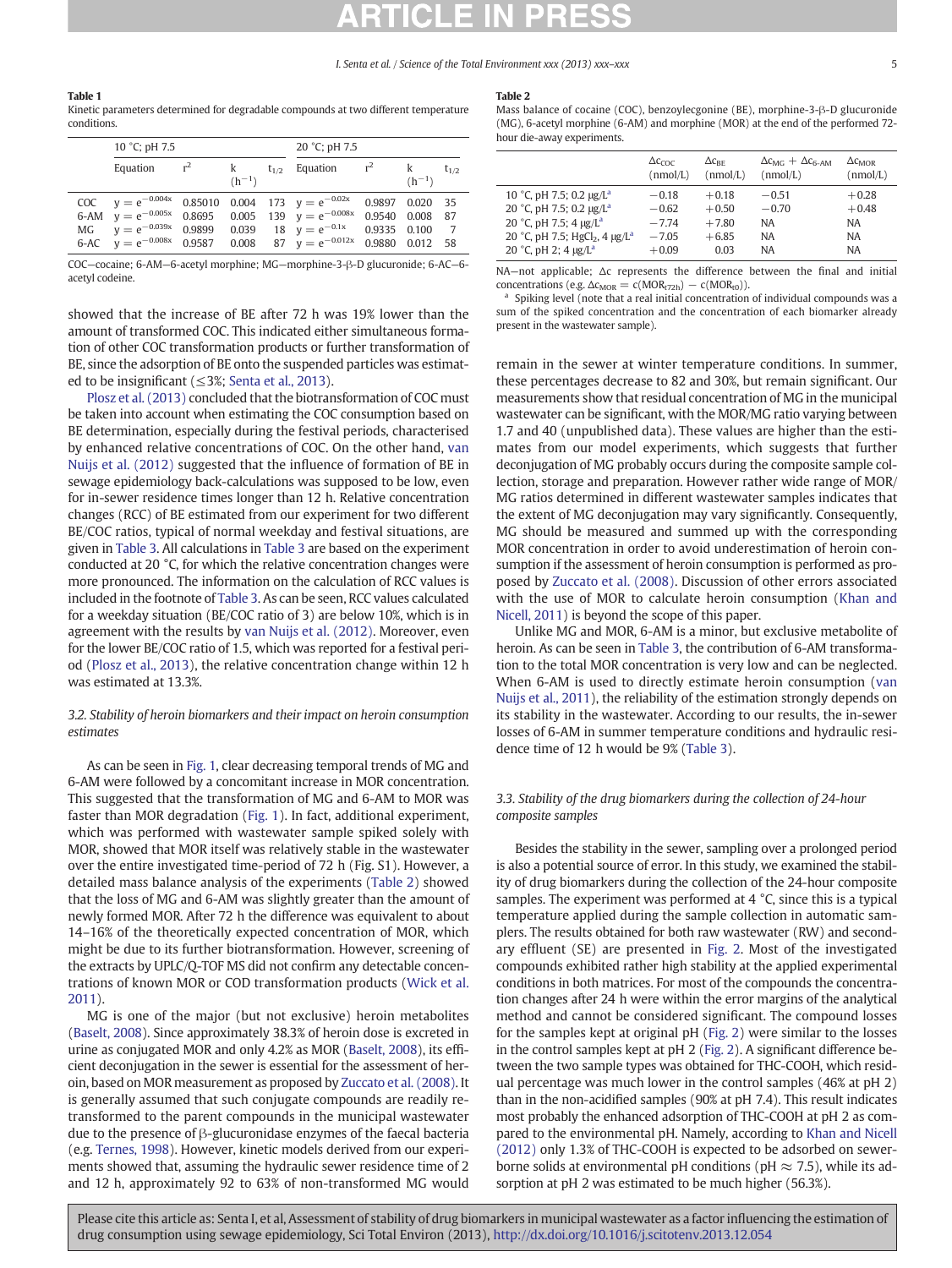### <span id="page-5-0"></span>Table 3

Estimated relative concentration change (RCC; %) of BE, MOR and 6-AM concentrations due to in-sewer transformation of cocaine (COC) and 6-acetyl morphine (6-AM) for some typical biomarker ratios (BR) in municipal wastewater.

| t(h) | $RCC_{BF}$ (%)       |                       | $RCCMOR$ (%)          | $RCC_{6-AM}$ (%) |
|------|----------------------|-----------------------|-----------------------|------------------|
|      | $BR_{BE/COC} = 3.0a$ | $BR_{BE/COC} = 1.5^b$ | $BR_{MOR/6-AM} = 30d$ |                  |
|      | 1.3                  | 2.5                   | 0.06                  |                  |
| 6    | 3.5                  | 7.0                   | 0.15                  |                  |
| 12   | 6.7                  | 13.3                  | 0.26                  | 9                |
| 24   | 12.1                 | 24.1                  | 0.50                  |                  |

 $RCC_{BE}$  and  $RCC_{MOR}$  were calculated using the following equation:  $RCC = \frac{PL}{MWR^*BR}$ , where PL (%) is loss of precursor biomarker estimated from kinetics at 20 °C, MWR is molecular weight ratio of the precursor and transformation product.  $RCC_{6-AM}$  loss calculated from kinetics at 20 °C.

 $^{\rm a}$  The average  $\text{BR}_{\rm BE/COC}$  and  $\text{BR}_{\rm MOR/6-AM}$  determined in the wastewater of the cities of Zagreb and Zadar (Croatia).

The average  $BR_{BE/COC}$  determined during festival period (Plosz et al. 2013).

### 4. Conclusion

Most of the drug biomarkers examined in this study proved to be rather stable in model experiments, simulating in-sewer degradation. The most unstable biomarkers were MG, 6-AM, 6-AC and COC and the errors associated with their changes should be carefully taken into account when estimating the collective drug consumption. COC degradation was caused predominately by chemical hydrolysis to BE. However this process would significantly affect the accuracy of BE-based COC



Fig. 2. Twenty-four-hour stability of different types of urinary biomarkers in the nonacidified and acidified wastewater samples at 4 °C. RW—raw wastewater; SE—secondary effluent; COC—cocaine; BE—benzoylecgonine; MOR—morphine; 6-AM—6-acetylmorphine; MG—morphine-3-β-D glucuronide; MDMA—3,4-methylenedioxymethamphetamine; AMP—amphetamine; MAMP—methamphetamine; MTHD—methadone; EDDP—2 ethylidene-1,5-dimethyl-3,3-diphenylpyrrolidine; THC-COOH—11-nor-9-carboxy-Δ9 -tetrahydrocannabinol; THC-OH—11-hydroxy-Δ<sup>9</sup> -tetrahydrocannabinol; COD—codeine.

consumption estimates only if the in-sewer hydraulic retention time is very long  $(>12$  h) and/or when COC/BE ratio is unusually high.

The heroin consumption estimates, based on MOR measurements, could be significantly underestimated if MG is not measured and summed-up with MOR measurements. This would be more pronounced at winter temperature conditions due to the much slower transformation of MG to MOR. However, it should be stressed that the uncertainties in heroin consumption estimates, associated with the legal use of morphine and codeine, could be even larger. On the other hand, the errors of heroin consumption estimates, based on 6-AM measurements, become significant only at very high in-sewer hydraulic retention times  $(>12$  h).

Acidification proved to be a good way to stabilise wastewater samples for the analysis of the drug biomarkers, except for THC-COOH, most probably due to the adsorption losses. This finding should be taken into account when selecting the preservation technique for multiresidual analyses of different groups of illicit drugs.

### Acknowledgements

This work was funded by the Croatian Ministry of Science, Education and Sports (Project No. 098-982934-2712). We are grateful to the staff of the central wastewater treatment plants of the city of Zagreb for helping with wastewater sampling and providing the data about WWTPs. A technical help of Nenad Muhin is also highly appreciated.

### Appendix A. Supplementary data

Supplementary data to this article can be found online at [http://dx.](http://dx.doi.org/10.1016/j.scitotenv.2013.12.054) [doi.org/10.1016/j.scitotenv.2013.12.054.](http://dx.doi.org/10.1016/j.scitotenv.2013.12.054)

### References

- Baker DR, Kasprzyk-Hordern B. [Critical evaluation of methodology commonly used in](http://refhub.elsevier.com/S0048-9697(13)01527-1/rf0005) [sample collection, storage and preparation for the analysis of pharmaceuticals and](http://refhub.elsevier.com/S0048-9697(13)01527-1/rf0005) [illicit drugs in surface water and wastewater by solid phase extraction and liquid](http://refhub.elsevier.com/S0048-9697(13)01527-1/rf0005) chromatography–[mass spectrometry. J Chromatogr A 2011;1218:8036](http://refhub.elsevier.com/S0048-9697(13)01527-1/rf0005)–59.
- Baselt RC. [Disposition of toxic drugs and chemicals in man. 8th ed. Foster City, California,](http://refhub.elsevier.com/S0048-9697(13)01527-1/rf0125) [USA: Biomedical Publications; 2008p. 730](http://refhub.elsevier.com/S0048-9697(13)01527-1/rf0125)–731.
- Castiglioni S, Zuccato E, Crisci E, Chiabrando C, Fanelli R, Bagnati R. Identifi[cation and](http://refhub.elsevier.com/S0048-9697(13)01527-1/rf0130) [measurement of illicit drugs and their metabolites in urban wastewater by liquid](http://refhub.elsevier.com/S0048-9697(13)01527-1/rf0130) chromatography–[tandem mass spectrometry. Anal Chem 2006;78:8421](http://refhub.elsevier.com/S0048-9697(13)01527-1/rf0130)–9.
- Castiglioni S, Bagnati R, Melis M, Panawennage D, Chiarelli P, Fanelli R, et al. Identifi[cation](http://refhub.elsevier.com/S0048-9697(13)01527-1/rf0015) [of cocaine and its metabolites in urban wastewater and comparison with the human](http://refhub.elsevier.com/S0048-9697(13)01527-1/rf0015) excretion profi[le in urine. Water Res 2011;45:5141](http://refhub.elsevier.com/S0048-9697(13)01527-1/rf0015)–50.
- Castiglioni S, Bijlsma L, Covaci A, Emke E, Hernández F, Reid M, et al. [Evaluation of uncer](http://refhub.elsevier.com/S0048-9697(13)01527-1/rf0020)[tainties associated with the determination of community drug use through the mea](http://refhub.elsevier.com/S0048-9697(13)01527-1/rf0020)[surement of sewage drug biomarkers. Environ Sci Technol 2013;47:1452](http://refhub.elsevier.com/S0048-9697(13)01527-1/rf0020)–60.
- Chen C, Kostakis C, Irvine RJ, Felgate PD, White JM. [Evaluation of pre-analysis loss of de](http://refhub.elsevier.com/S0048-9697(13)01527-1/rf0025)[pendent drugs in wastewater: stability and binding assessments. Drug Test Anal](http://refhub.elsevier.com/S0048-9697(13)01527-1/rf0025) [2013;5:716](http://refhub.elsevier.com/S0048-9697(13)01527-1/rf0025)–21.
- Chiaia AC, Banta-Green C, Field J. [Eliminating solid phase extraction with large-volume in](http://refhub.elsevier.com/S0048-9697(13)01527-1/rf0030)[jection LC/MS/MS: analysis of illicit and legal drugs and human urine indicators in US](http://refhub.elsevier.com/S0048-9697(13)01527-1/rf0030) [wastewaters. Environ Sci Technol 2008;42:8841](http://refhub.elsevier.com/S0048-9697(13)01527-1/rf0030)–8.
- Gheorghe A, van Nuijs A, Pecceu B, Bervoets L, Jorens PG, Blust R, et al. [Analysis of cocaine](http://refhub.elsevier.com/S0048-9697(13)01527-1/rf0035) [and its principal metabolites in waste and surface water using solid-phase extraction](http://refhub.elsevier.com/S0048-9697(13)01527-1/rf0035) and liquid chromatography–[ion trap tandem mass spectrometry. Anal Bioanal Chem](http://refhub.elsevier.com/S0048-9697(13)01527-1/rf0035) [2008;391:1309](http://refhub.elsevier.com/S0048-9697(13)01527-1/rf0035)–19.
- Gonzalez-Marino I, Quintana JB, Rodriguez I, Cela R. [Determination of drugs of abuse in](http://refhub.elsevier.com/S0048-9697(13)01527-1/rf0040) [water by solid-phase extraction, derivatisation and gas chromatography](http://refhub.elsevier.com/S0048-9697(13)01527-1/rf0040)–ion [trap-tandem mass spectrometry. J Chromatogr A 2010;1217:1748](http://refhub.elsevier.com/S0048-9697(13)01527-1/rf0040)–60.
- Karolak S, Nefau T, Bailly E, Solgadi A, Levi Y. [Estimation of illicit drugs consumption by](http://refhub.elsevier.com/S0048-9697(13)01527-1/rf0045) [wastewater analysis in Paris area \(France\). Forensic Sci Int 2010;200:153](http://refhub.elsevier.com/S0048-9697(13)01527-1/rf0045)–60.
- Kasprzyk-Hordern B, Dinsdale RM, Guwy AJ. [Illicit drugs and pharmaceuticals in the](http://refhub.elsevier.com/S0048-9697(13)01527-1/rf0050) environment—[forensic applications of environmental data. Part1: estimation of the](http://refhub.elsevier.com/S0048-9697(13)01527-1/rf0050) [usage of drugs in local communities. Environ Pollut 2009;157:1773](http://refhub.elsevier.com/S0048-9697(13)01527-1/rf0050)–7.
- Khan U, Nicell JA. Refi[ned sewer epidemiology mass balances and their application to her](http://refhub.elsevier.com/S0048-9697(13)01527-1/rf0055)[oin, cocaine and ecstasy. Environ Int 2011;37:1236](http://refhub.elsevier.com/S0048-9697(13)01527-1/rf0055)–52.
- Khan U, Nicell JA. [Sewer epidemiology mass balances for assessing the illicit use of](http://refhub.elsevier.com/S0048-9697(13)01527-1/rf0060) [metamphetamine, amphetamine and tetrahydrocannabinol. Sci Total Environ](http://refhub.elsevier.com/S0048-9697(13)01527-1/rf0060) [2012;421:144](http://refhub.elsevier.com/S0048-9697(13)01527-1/rf0060)–62.
- Plosz BG, Reid MJ, Borup M, Langford KH, Thomas KV. [Biotransformation kinetics and](http://refhub.elsevier.com/S0048-9697(13)01527-1/rf0065) [sorption of cocaine and its metabolites and the factors in](http://refhub.elsevier.com/S0048-9697(13)01527-1/rf0065)fluencing their estimation [in wastewater. Water Res 2013;47:2129](http://refhub.elsevier.com/S0048-9697(13)01527-1/rf0065)–40.

Postigo C, Lopez de Alda MJ, Barcelo D. [Drugs of abuse and their metabolites in the](http://refhub.elsevier.com/S0048-9697(13)01527-1/rf0070) [Ebro River basin: occurrence in sewage and surface water, sewage treatment](http://refhub.elsevier.com/S0048-9697(13)01527-1/rf0070)